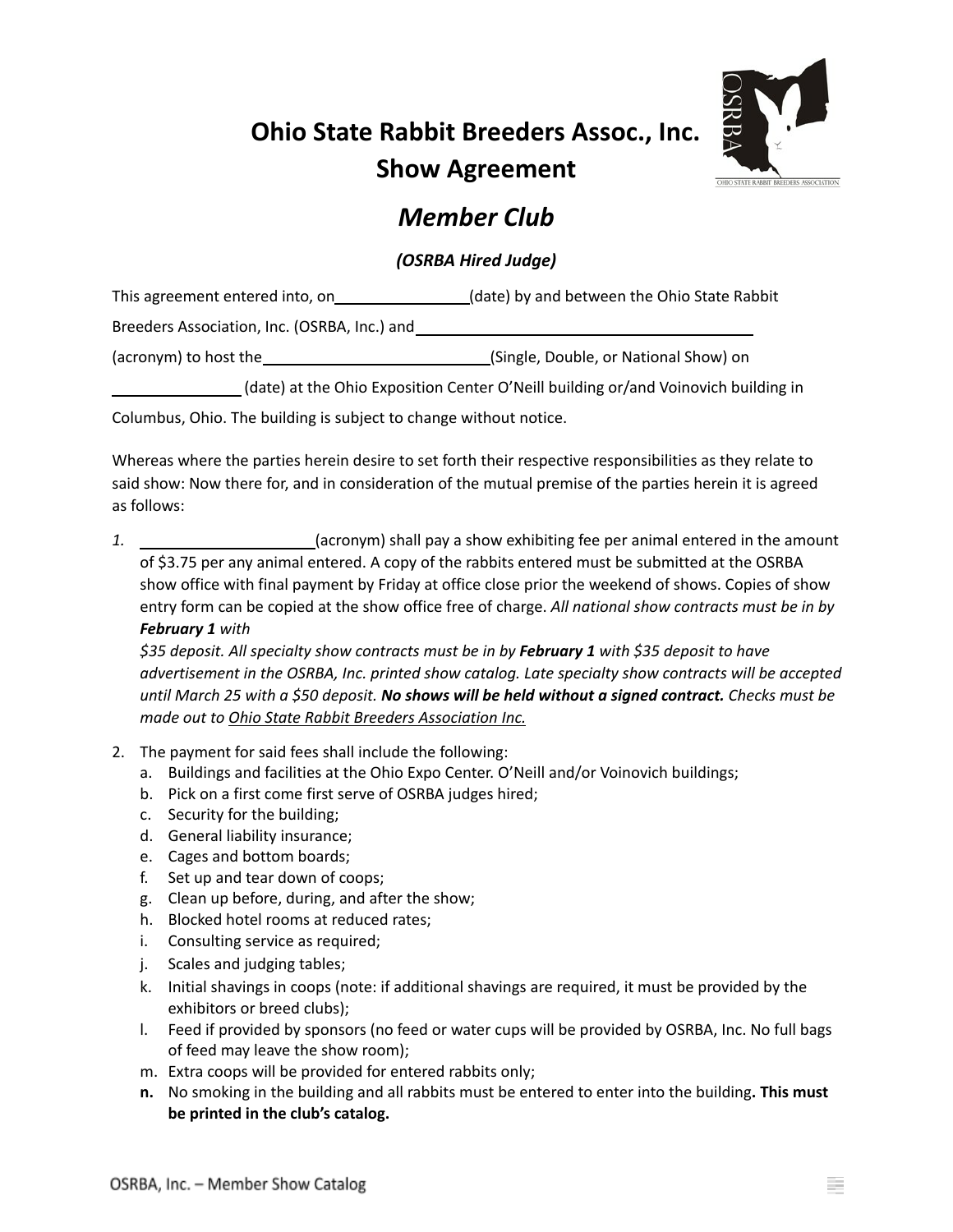

- 3. It shall be the responsibility of the \_\_\_\_\_\_\_\_\_\_\_\_\_\_\_\_\_\_\_\_\_\_\_\_\_(acronym) to provide the following:
- 

- a. Hosting the show with club personnel
- b. Show supplies;
- c. Catalog;
- d. Judges;
- e. ARBA and specialty breed sanctions;
- f. Airport and other transportation of exhibitors, judges, and animals.

Additional Information:

- 1. Club booth cost will be provided on booth contracts. Booth space is 8'x10'. There will be 1 table and 2 chairs provided. No side drapes or table covers provided. Any drapes must be flame retardant.
- 2. All rabbits entered must be cooped. All aisle and doors must be kept clear of carriers and equipment. **This must be printed in the show catalog**.
- 3. No other animals allowed in the building other than entered rabbits and cavies except service dogs.
- 4. (acronym) hereby releases and discharges OSRBA, Inc. officers, directors, show committee, from all rights, and claims, and actions which the (acronym) and its successors now have or may have after signing this agreement arising out of the contract and any and all other aspects as is related to National, Regional, and State Specialty Show(s).
- 5. Parking passes can be purchased at \$5.00 daily and \$14.00 weekend pass at the entrance gate. The fee subject to change without notice.
- 6. Camping permits can be purchased at the gate with full service electric, water, and sewage. Subject to first come first serve.
- 7. The animal reservation and arrangement must be coordinated with the General Chairman of OSRBA, Inc. by March 1 of the show year.
- 8. No animals in the showroom before Friday at noon.
- *9. National shows limited to Saturday of the weekend and any specialty in conjunction maybe held on Sunday. Club specialty shows (not in conjunction with a National show) can be held Saturday and Sunday but limited to one specialty a day. OSRBA specialties will be held Saturday and Sunday for breeds as numbers warrant.*
- 10. All OSRBA, Inc. hired judges will be paid by OSRBA Inc. **Any payment to judges by club will not be subtracted from payment owed to OSRBA .** All hotel and travel expenses will be included in the payment to OSRBA, Inc.

This agreement constitutes the entire agreements of the parties and supersedes and prior understanding or written or oral agreement between parties respecting its subject matter.